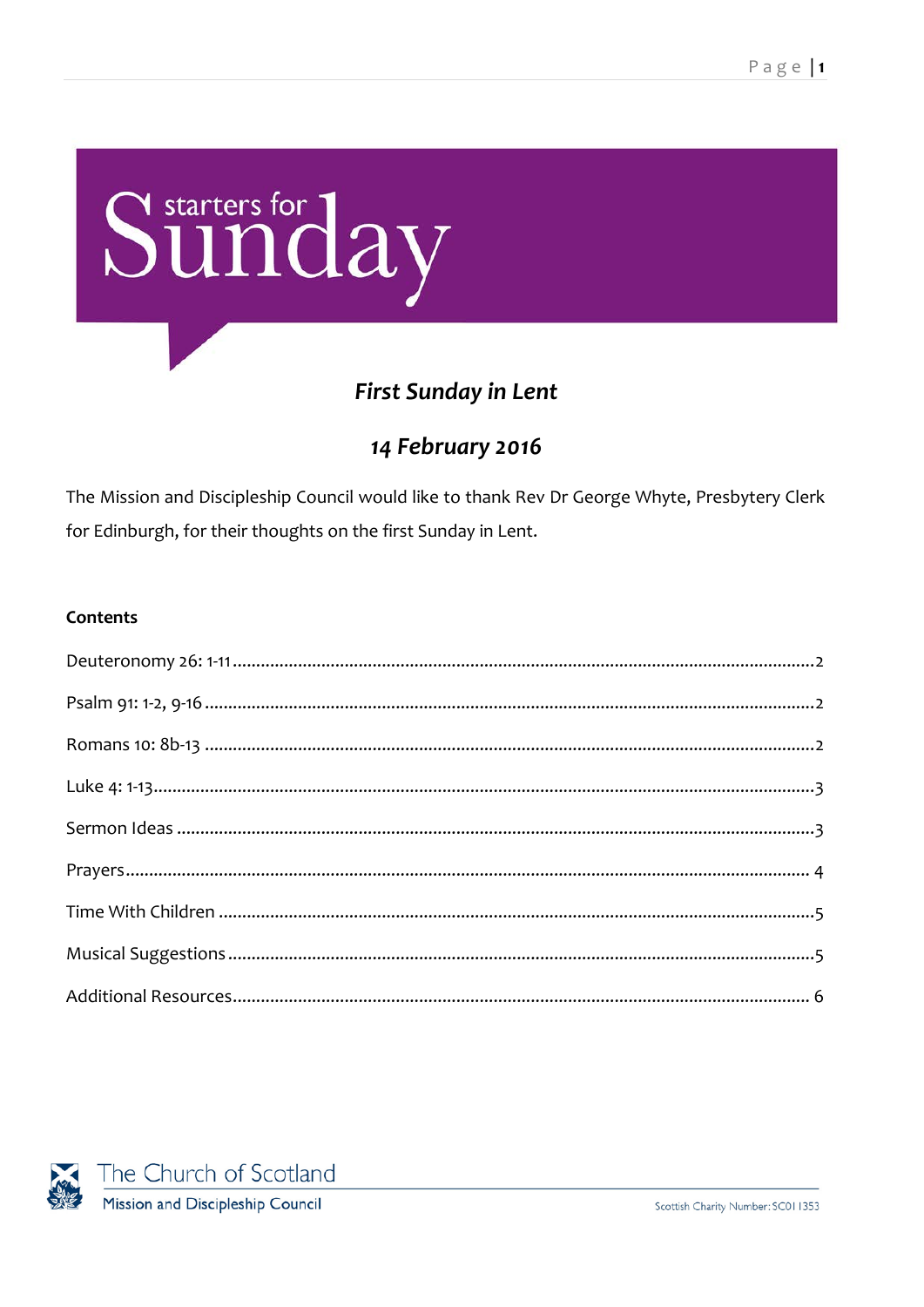# **Quick Guide...**

*Helping people prepare for reading the Bible in worship can make a real difference. Overcoming nerves, reading in ways suitable to the* 

*text, speaking clearly etc.*

*You may wish to email these three links to the people reading Scripture on Sunday to support them in their involvement in worship: [Managing your nerves;](http://www.resourcingmission.org.uk/resources/quick-guides/worship-practice?utm_source=Starters&utm_medium=pdf&utm_campaign=Starters) [Creative readings; Worship at the Lectern](https://www.resourcingmission.org.uk/resources/quick-guides/worship-practice?utm_source=Starters&utm_medium=pdf&utm_campaign=Starters)*

## <span id="page-1-0"></span>**[Deuteronomy 26:](http://bible.oremus.org/?ql=317454184) 1-11**

This is the prescription for the Harvest Thanksgiving to be held when the people of Israel are settled in their promised land. The oral tradition from the time of Moses is passed to us through the written text by those who organised such events in the Jerusalem Temple.

A couple of other texts associated with the Thanksgiving Service are Psalm 24 and Isaiah's experience recounted in his chapter 6.

## <span id="page-1-1"></span>**[Psalm 91:](http://bible.oremus.org/?ql=317454207) 1-2, 9-16**

This seems to be problematic for scholars. It is clearly some form of liturgy – For the king going out to battle? For convert being accepted into the faith? For the Temple priests welcoming in the worshipper? It sits comfortably within this Sunday's readings as in Luke 4:10 & 11 the Devil himself quotes two verses from the Psalm.

#### <span id="page-1-2"></span>**[Romans 10:](http://bible.oremus.org/?ql=317454237) 8b-13**

Paul continues with his intense letter to the beleaguered Christians in Rome – former Jews who still live in the Jewish quarter crushed into the tenements of the city and under intense scrutiny from those with whom they once shared a faith and the pagan world which practised yet another set of devotions. He writes to stiffen their resolve to stay true to the faith.

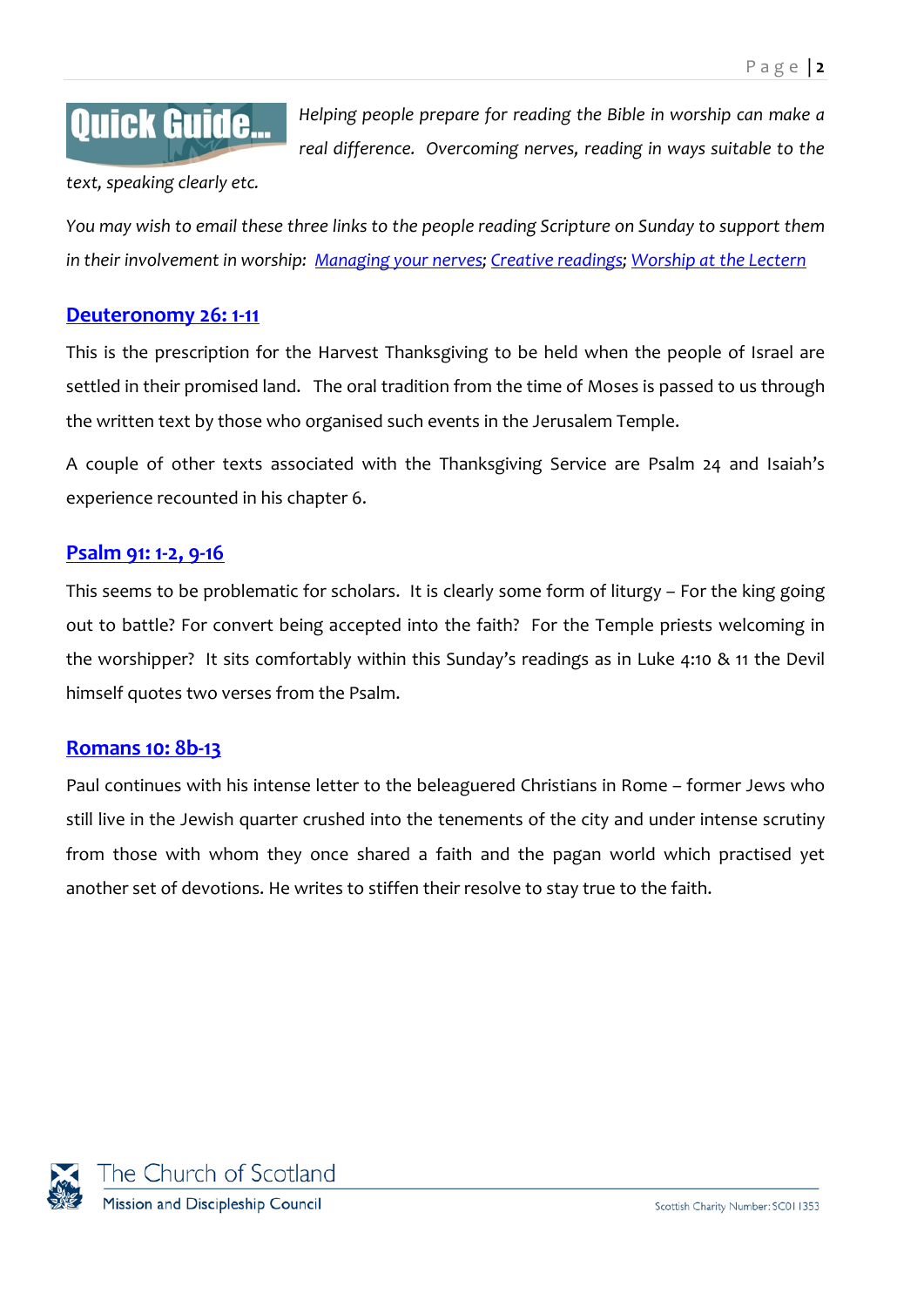## <span id="page-2-0"></span>**[Luke 4:](http://bible.oremus.org/?ql=317454265) 1-13**

Mark simply says that Jesus was tempted in the desert but Matthew and Luke offer more detail with Luke choosing to end with Jesus on the pinnacle of the Temple whereas Matthew sees him beating off the Devil after the experience of the mountain top.

All three Gospel writers see this time of trial as essential preparation for all that Jesus must face in the time ahead.

#### <span id="page-2-1"></span>**Sermon Ideas**

Here are three starting points:

• The bible doesn't tell us what the devil looks like. It doesn't even say how he sounds. But it does tell us when the devil works. In the story of Jesus in the desert we learn that he is tempted by the devil at the moments of success and weakness. Jesus has been baptised in the Jordan and affirmed by the Holy Spirit yet soon after he is alone and hungry in the wilderness.

As we seek to walk in his footsteps here is Christ's example for us when everything is going well and for those times when we struggle and want to give up. These are the tempter's greatest opportunities.

• "Just be yourself," is a common mantra. But it can be problematic because sometimes we do too much of it and sometimes too little. Temptations make us loose the balance. The story that gives Lent its length tells of the struggle Jesus had to be himself. He is tempted to satisfy himself, assert himself, prove himself. He is tempted to deny himself, to go against who he is and what he is called to be and do. In the end he remains himself with that precious balance of being both a human being and the Son with whom the Father is well pleased.

Can we use Lent to really be ourselves, to be both who we are and whose we are?

• Or if you want to use Deuteronomy. The Harvest Thanksgiving service was there to remind God's people of where they lived (the Promised Land), who had brought them there and what God had called them to be and to do. They came to worship as citizens of the Holy City.

Lent should raise with us these same questions of "citizenship" –

- o where do we live (the Kingdom and the parish)?
- o how did we get here?
- o who brought us here?



The Church of Scotland Mission and Discipleship Council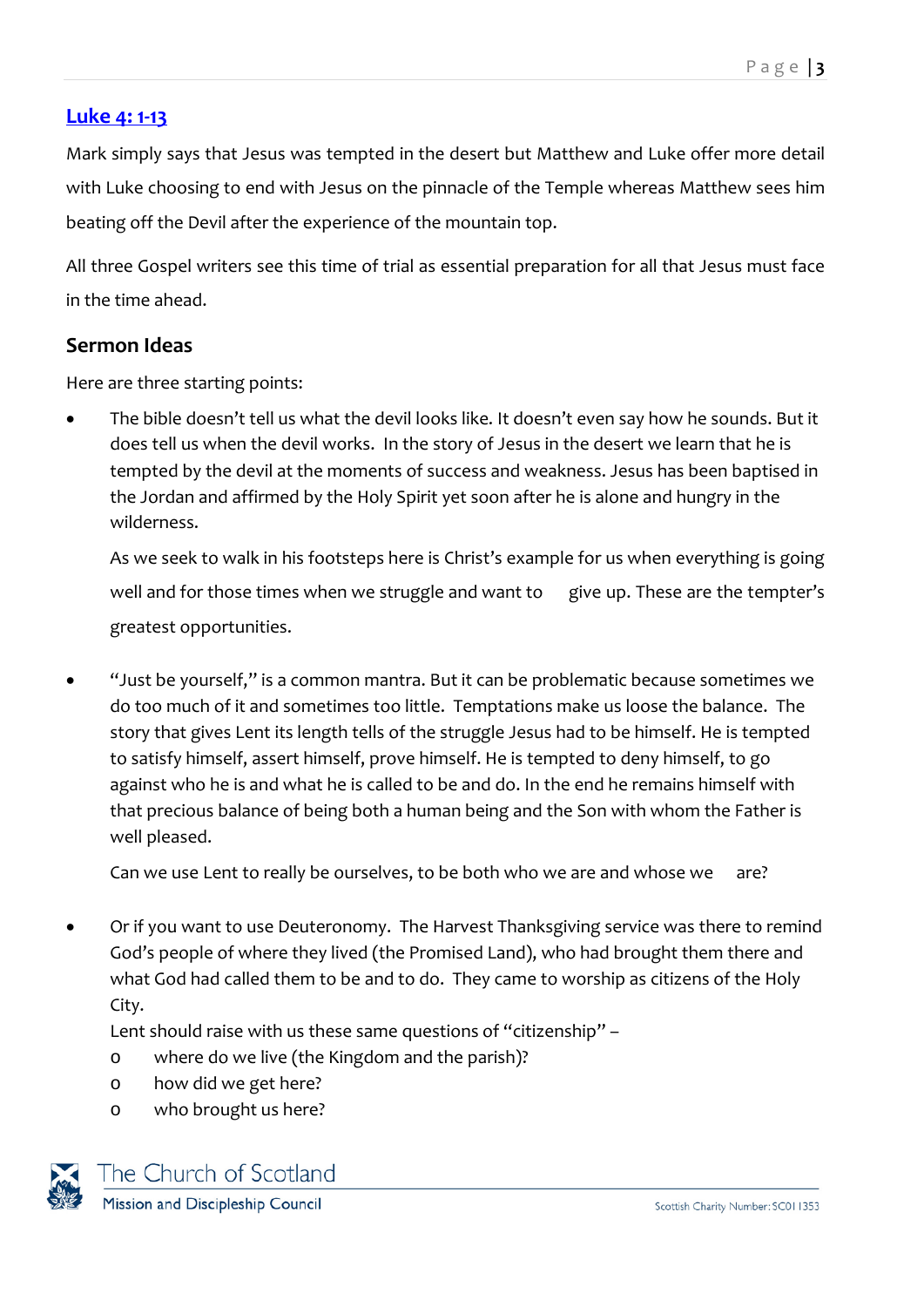- o where are the boundaries?,
- o who is our neighbour?
- o what responsibilities for the care do we carry,?

Lent asks of God's people questions of setting, loyalties, rights and duties.

#### <span id="page-3-0"></span>**Prayers**

St Paul said: God keeps faith and will not let you be tested beyond your powers.

#### *Let us pray.*

O God as in Lent we walk with our Lord on the road to the cross,

we seek the strength which he found in wilderness and crowd.

O God you are with us in our glory,

in the days when we are the centre of attention

in the moments when we taste victories great and small

in the times when all is warmth and sunshine

So today we seek to learn from Jesus who laid down power and status to trust in you.

O God you are with us in our shame

in the day when we wish for invisibility

in the moments when our failure is laid bare

in the times when our guilt shadows everything

So today we seek the comfort of Jesus who noticed the troubled

and troubled himself with the worthless.

O God you are with us in the routine

in the days when all is familiar

in the moments when we long for a change

in the repetitive tasks and duties which we must face

So today we seek the faithfulness of Jesus who persisted with his calling and with his less than persistent friends.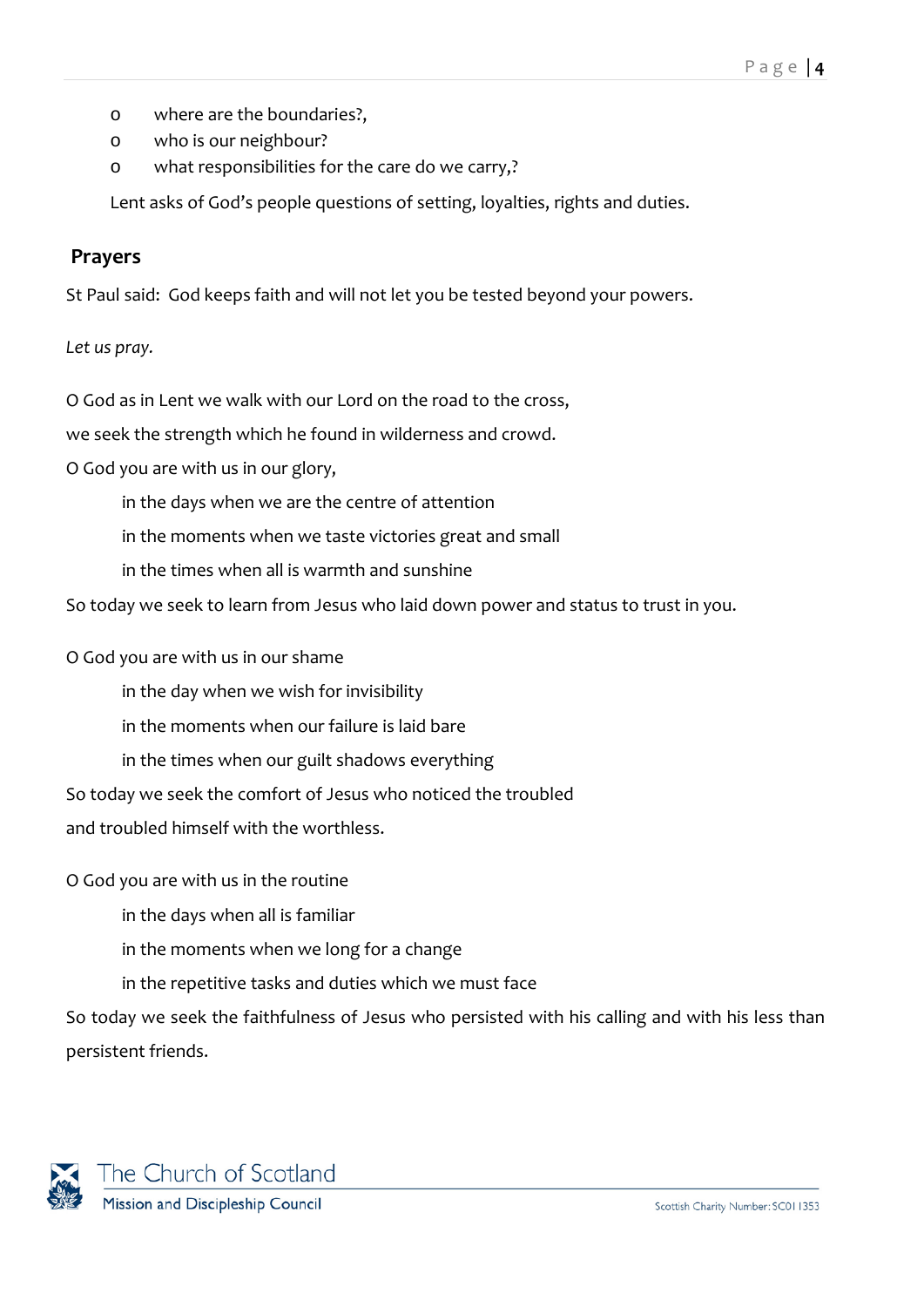Father, in this holy season of Lent teach us to walk with our Lord whatever life may bring that in every circumstance we may give glory to the one who loved us in our sinfulness

For we ask these things in his name.

Amen.



In addition to the above prayers, prepared by our contributor, other prayers may be found in *Living Stones* which is the theme for this year's Pray Now. It was also the theme for Heart and Soul 2015. *Living Stones* is available from [St Andrew Press.](http://www.standrewpress.com/books/9780861538881/living-stones)

# <span id="page-4-0"></span>**Time With Children**

This year sees the unusual combination of the first Sunday in Lent and Valentine's Day. It might be asserted that children and young people may know much more about the customs related to the latter than the former. Perhaps there is scope for a question which brings the two occasions together: *What would you give up for the one you love?*

#### <span id="page-4-1"></span>**Musical Suggestions**

- CH4 55 Safe in the shadow (paraphrase of Psalm 91)
- CH4 337 Forty days and forty nights
- CH4 338 Jesus, tempted in the desert
- CH4 490 Jesus, lover of my soul
- CH4 664 O Jesus, I have promised